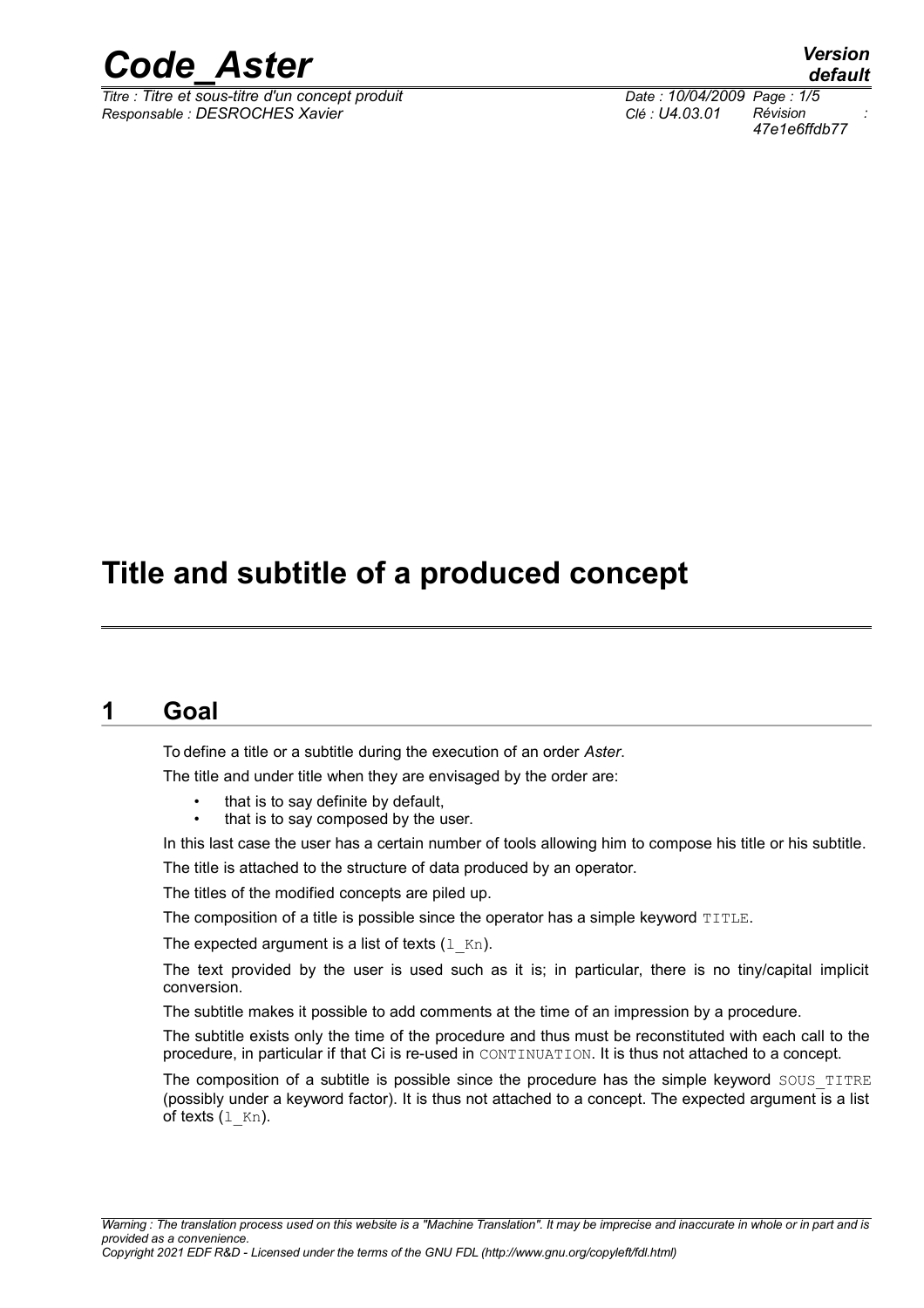*Titre : Titre et sous-titre d'un concept produit Date : 10/04/2009 Page : 2/5 Responsable : DESROCHES Xavier Clé : U4.03.01 Révision :*

*47e1e6ffdb77*

### **2 Composition of a title or a subtitle**

### **2.1 Tools**

As we said, the user lays out of named tools "demons" allowing to integrate certain information into the title; these "demons" will seek corresponding information dynamically. The macro-orders do not treat '' the démons' '.

Examples of "demons":

| &date  | return the date of execution,                                                  |
|--------|--------------------------------------------------------------------------------|
| &heure | return the hour of execution.                                                  |
| &RL    | return information according to which it is necessary to go to the line in the |
|        | composition of the title.                                                      |

The complete listing of the "demons" and their effect is provided in appendix.

Notice syntactic:

the "demons" are preceded by the special character ' $\alpha$ ', it is thus not recommended to use this special character in a title.

Simple example of title:

TITLE = 'My passage was carried out the &date with &heure'

### **2.2 Parameterized "demons"**

The preceding examples of "demons" are known as simple or independent of the context, but there exist demons which are parameterized. Example:

**EXTYPE** *a***TYPE** *aTYPE a* 

It is seen well that it is necessary to specify the name of the concept whose one wants to write the type:

 $\&$  TYPE (my) my indicate a concept.

#### **Action by default:**

If no argument is specified, one takes the concept produced by the operator like argument.

### **2.3 Title by default**

For any operator for whom the keyword  $TITLE$  is envisaged, the value by default is:

```
TITLE = ( 'ASTER &VERSION CONCEPT &RESULTAT',
             'THE &DATE WITH &HEURE OF THE TYPE &TYPE CALCULATES' )
```
What gives for an operator who produces a named concept RIGIDITY and of type MATR ASSE DEPL R :

```
ASTER 1.02.12 CONCEPT RIGIDITY CALCULATES THE 10/24/90 AT 13:24: 51 
OF TYPE
   MATR_ASSE_DEPL_R
```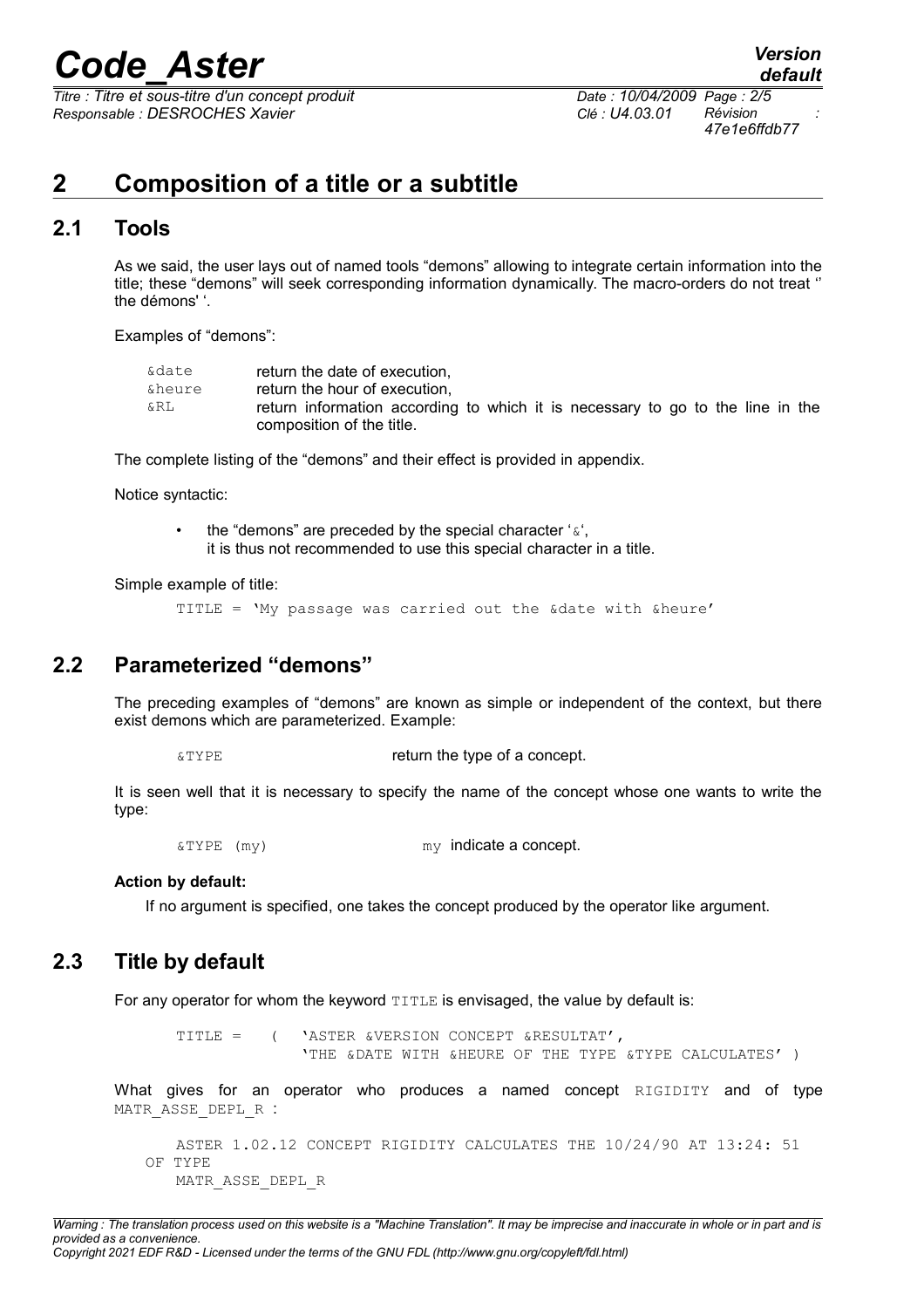$\overline{T}$ *Titre : Titre et sous-titre d'un concept produit Responsable : DESROCHES Xavier Clé : U4.03.01 Révision :*

*47e1e6ffdb77*

### **2.4 Under title by default**

For any procedure for which the keyword SOUS TITRE is envisaged, the value by default is:

- for one CHAM GD
	- for one CHAM NO

SOUS TITRE = ( 'FIELD WITH THE NODES' )

for one CHAM ELEM SOUS TITRE =  $($  'FIELD BY ELEMENT &LOC (cham elem)' )

what gives for a procedure which publishes a named concept CHAM of type CHAM\_ELEM\_SIGM\_R with values at the points of Gauss.

FIELD BY ELEMENT AT THE POINTS OF GAUSS

for one result

• for one CHAM NO SOUS TITRE = ('FIELD WITH THE NODES', 'OF REFERENCE SYMBOL &NOM\_SYMB (result, cham\_no) &RL', 'NUMBER D '' ORDER: &NUMÉRIQUE\_ORDRE (result, cham\_no)', '&ACCES (result, cham\_no)')

what gives for a procedure which publishes a named concept  $LMBO$  of type mode meca of reference symbol DEPL, of sequence number 2.

FIELD WITH THE NODES OF REFERENCE SYMBOL DEPL SEQUENCE NUMBER: 2 NUMERO MODE: 3 FREQ: 5.52739E+00

for one CHAM ELEM

SOUS TITRE= ('FIELD BY ELEMENT &LOC (cham elem)' 'OF NAME SYMBOLIQUE&NOM SYMB (result, cham elem)

&RL',

'NUMBER D '' ORDER: &NUMÉRIQUE\_ORDRE (result,

cham elem)',

'&ACCES (result, cham\_elem)')

what gives for a procedure which publishes a named concept LMBO of type evol elas of reference symbol EPSI\_ELNO\_LINE, of sequence number 1.

FIELD BY ELEMENT WITH THE NODES OF NAME SYMLBOLIQUE EPSI\_ELNO\_LINE SEQUENCE NUMBER: 1 INST: 0.00000E+00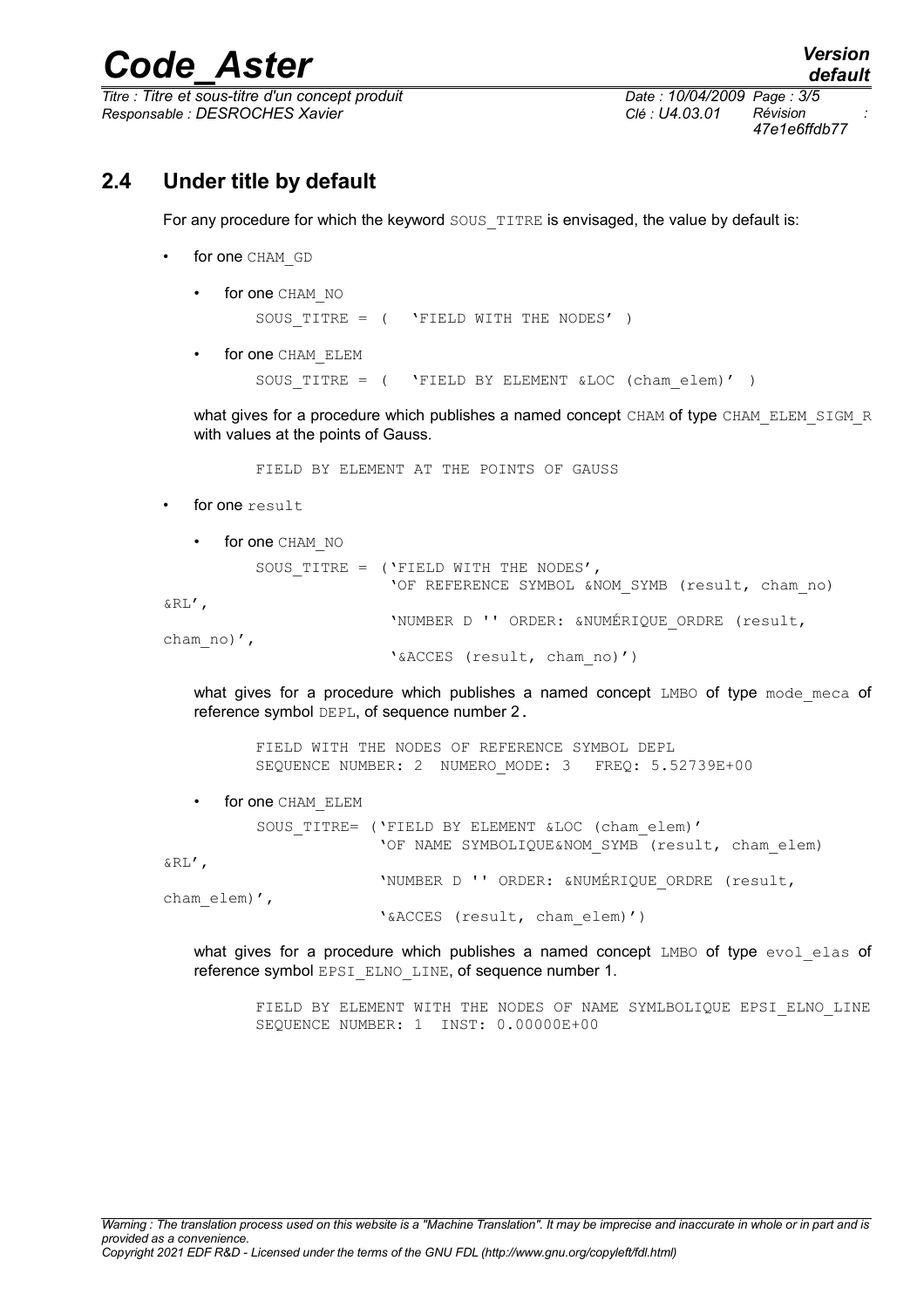*Titre : Titre et sous-titre d'un concept produit Date : 10/04/2009 Page : 4/5 Responsable : DESROCHES Xavier Clé : U4.03.01 Révision :*

*47e1e6ffdb77*

### **Annexe 1Definition of the "demons" usable**

| Name of the "demon"    | (1)          | (2)       | Definition of the "demon"                                   |
|------------------------|--------------|-----------|-------------------------------------------------------------|
| <b>&amp;VERSION</b>    | 0            | ST        | Number of the version of Aster                              |
| <b>&amp;DATE</b>       | 0            | ST        | Creation date of the title or under title                   |
| <b>&amp;HEURE</b>      | $\Omega$     | ST        | Hour of creation of the title or under title                |
|                        |              |           |                                                             |
| <b>&amp;DATE HEURE</b> | $\Omega$     | ST        | Date and hour of creation of the title or under title       |
| <b>&amp;CODE</b>       | 0            | ST        | Name of "code" of the passage (cf procedure BEGINNING)      |
| <b>&amp;RESULTAT</b>   | $\Omega$     | T         | Name of the concept produced by the current operator        |
| <b>&amp;TYPE</b>       | $\mathbf{1}$ | ST        | Type of a concept                                           |
| & COMMANDE             | $\Omega$     | <b>ST</b> | Name of the current order                                   |
| &TITRE MAILLAGE        | 0            | ST        | Title associated with the grid read by LIRE MAILLAGE        |
|                        |              |           |                                                             |
| <b>&amp;DIM GEOM</b>   | $\mathbf 1$  | ST        | Dimension of the geometry                                   |
| <b>&amp;NB ELEM</b>    | $\mathbf{1}$ | <b>ST</b> | Many elements                                               |
|                        |              |           |                                                             |
| <b>&amp;NB NOEUD</b>   | $\mathbf{1}$ | <b>ST</b> | Many nodes                                                  |
| & PHENOMENE            | $\mathbf 1$  | ST        | Phenomenon                                                  |
| <b>&amp;NB EOUA</b>    | $\mathbf{1}$ | <b>ST</b> | Many equations                                              |
|                        |              |           |                                                             |
|                        |              |           |                                                             |
| <b>&amp;NOM SYMB</b>   | 2            | S         | Reference symbol of a field of a result                     |
| &NUMÉRIQUE ORDRE       | 2            | S         | Sequence number of a field of a result                      |
| <b>&amp;LOC</b>        | $\mathbf 1$  | S         | Localization of one cham elem (node, not of Gauss)          |
| <b>&amp;ACCES</b>      | 2            | S         | Reference symbols and values of the parameters of access to |
|                        |              |           | a field of a result                                         |
|                        |              |           |                                                             |
|                        |              |           |                                                             |
| &RL                    |              |           | Return to the line                                          |
|                        |              |           |                                                             |
| <b>&amp;VALEUR</b>     | 1            | ST        | Value of variable of an unspecified type (scalar, text,)    |

(1) Many arguments.

- (2) T applies to the title,
	- S applies to the subtitle,
	- ST applies to the title and the subtitle.

#### **Note:**

*For the demons with two parameters: the first is the name of the concept result and the second the nature of the field ( cham\_no or cham\_elem ) to treat.*

*default*